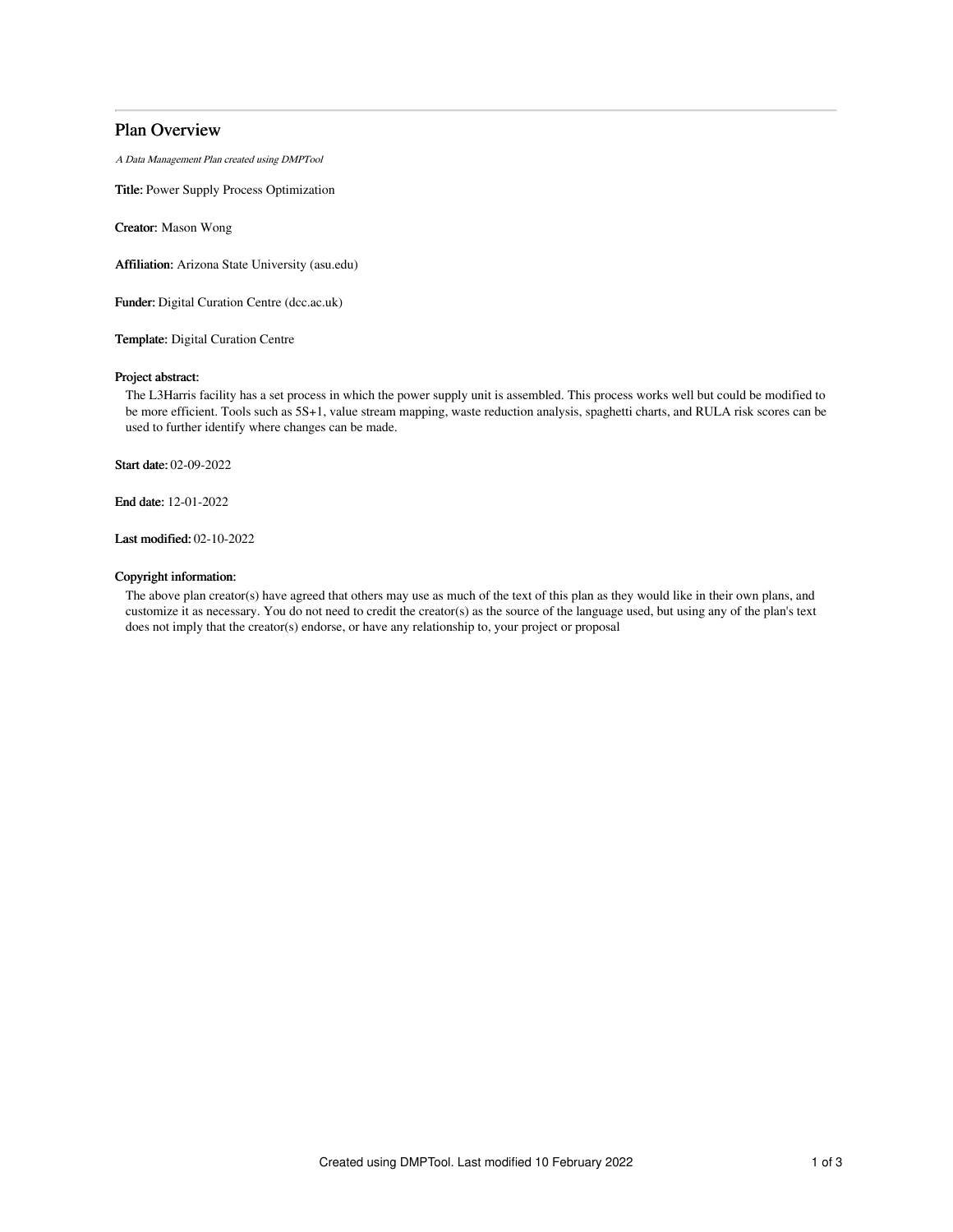# Power Supply Process Optimization

## Data Collection

### What data will you collect or create?

- RULA scores to identify ergonomic risk for each step in the process
- $\bullet$  5S + 1 implementation/improvements at each step in the process
- Changes to at least 2 workstations based on risk obtained from RULA score
- Changes to at least 2 workstations based on information obtained from value stream mapping

### How will the data be collected or created?

- Rula scoresheet criteria
- Value stream map
- Spaghetti Chart
- Observation of each task in process

#### Documentation and Metadata

### What documentation and metadata will accompany the data?

Not using metadata. Documentation will be project reports of changes recommended.

## Ethics and Legal Compliance

#### How will you manage any ethical issues?

All data collected will only be accessible by the team members, Dr. Parke, and Professor Juarez to prevent any unwanted leaks of sensitive data.

# How will you manage copyright and Intellectual Property Rights (IP/IPR) issues?

We will follow any instructions and guidelines given by ASU and the sponsor in case of issues regarding copyright and intellectual property rights.

### Storage and Backup

#### How will the data be stored and backed up during the research?

All data will be stored on the team members' personal computers as well as shared with team sponsor and Professor Juarez. If data is lost, someone else will own a backup.

#### How will you manage access and security?

The only individuals given access to any data collected will be the three team members as well as Dr. Parke and Professor Juarez.

## Selection and Preservation

### Which data are of long-term value and should be retained, shared, and/or preserved? All data collected should be preserved. Conclusions made based on the data collected should have long term value and will be saved.

## What is the long-term preservation plan for the dataset?

All data collected will be turned over to sponsor who can keep what is deemed valuable for long term preservation.

## Data Sharing

# How will you share the data?

Data will be shared with Dr. Parke and Professor Juarez via email.

### Are any restrictions on data sharing required?

All data will be exclusively given to those involved and not shared with anyone outside of the project.